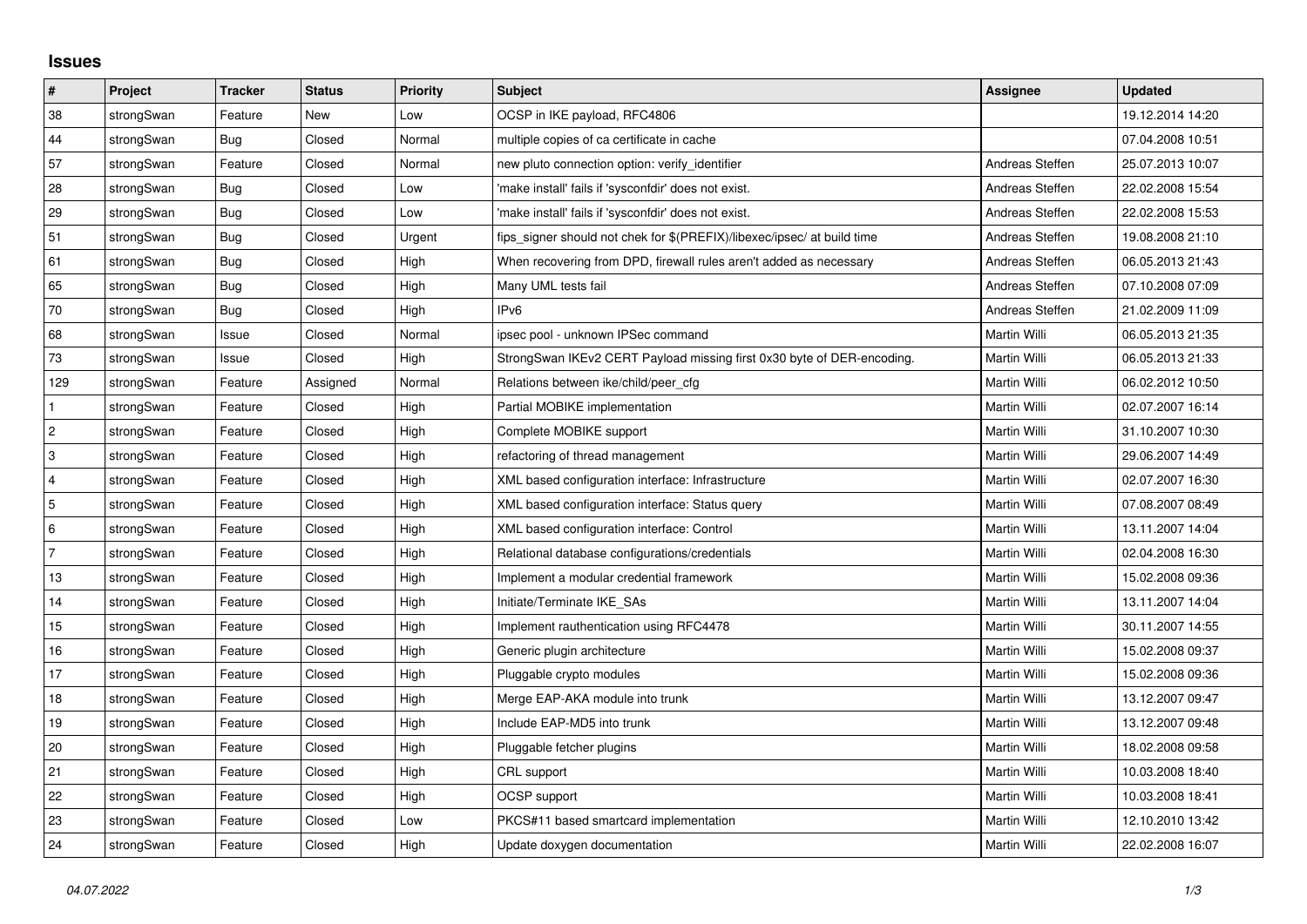| $\vert$ # | Project    | <b>Tracker</b> | <b>Status</b> | <b>Priority</b> | <b>Subject</b>                                                              | <b>Assignee</b>     | <b>Updated</b>   |
|-----------|------------|----------------|---------------|-----------------|-----------------------------------------------------------------------------|---------------------|------------------|
| 25        | strongSwan | Feature        | Closed        | High            | alternative crypto implementation                                           | Martin Willi        | 31.05.2008 09:49 |
| 27        | strongSwan | Feature        | Closed        | High            | Create a database API                                                       | <b>Martin Willi</b> | 19.02.2008 15:16 |
| 30        | strongSwan | Feature        | Closed        | High            | Certificate caching                                                         | Martin Willi        | 02.04.2008 14:50 |
| 40        | strongSwan | Feature        | Closed        | High            | NetworkManager support                                                      | Martin Willi        | 22.08.2008 12:54 |
| 41        | strongSwan | Feature        | Closed        | High            | CFG attribute provider framework                                            | Martin Willi        | 16.04.2008 11:24 |
| 42        | strongSwan | Feature        | Closed        | High            | CFG attribute handler framework                                             | <b>Martin Willi</b> | 28.04.2009 10:23 |
| 46        | strongSwan | Feature        | Closed        | High            | DNS resolving for hosts in ike_cfg                                          | Martin Willi        | 09.06.2008 09:34 |
| 47        | strongSwan | Feature        | Closed        | High            | <b>RNG API</b>                                                              | Martin Willi        | 16.04.2008 11:27 |
| 48        | strongSwan | Feature        | Closed        | High            | Parallel trustchain verification                                            | Martin Willi        | 16.04.2008 11:33 |
| 54        | strongSwan | Feature        | Closed        | High            | <b>EAP-Identity Server functionality</b>                                    | Martin Willi        | 22.08.2008 12:55 |
| 59        | strongSwan | Feature        | Closed        | High            | Add additinal signal dependent parameter to bus                             | Martin Willi        | 29.07.2008 11:04 |
| 60        | strongSwan | Feature        | Closed        | High            | Implement draft-sheffer-ikev2-gtc-00 with PAM password verification         | Martin Willi        | 22.08.2008 12:59 |
| 67        | strongSwan | Feature        | Closed        | Normal          | Implement DH groups 22-24                                                   | Martin Willi        | 19.04.2010 14:51 |
| 76        | strongSwan | Feature        | Closed        | Normal          | crypto test framework                                                       | Martin Willi        | 12.06.2009 11:31 |
| 78        | strongSwan | Feature        | Closed        | Normal          | Integrity tester for libstrongswan and all plugins.                         | <b>Martin Willi</b> | 27.06.2009 16:19 |
| 100       | strongSwan | Feature        | Closed        | Normal          | Derive traffic selectors from authentication process                        | Martin Willi        | 23.07.2010 16:53 |
| 128       | strongSwan | Feature        | Closed        | Normal          | Plugin dependencies                                                         | <b>Martin Willi</b> | 06.02.2012 10:51 |
| 39        | strongSwan | Feature        | Rejected      | High            | Configuration support in Manager                                            | Martin Willi        | 04.07.2014 11:07 |
| 8         | strongSwan | <b>Bug</b>     | Closed        | Urgent          | MOBIKE selects disappearing IPv6 address                                    | Martin Willi        | 05.07.2007 09:03 |
| 10        | strongSwan | Bug            | Closed        | High            | distribution cannot be built because logout.cs template is missing in trunk | Martin Willi        | 18.09.2007 07:43 |
| 11        | strongSwan | <b>Bug</b>     | Closed        | High            | Show IKE_SA status overview                                                 | Martin Willi        | 31.10.2007 10:29 |
| 12        | strongSwan | <b>Bug</b>     | Closed        | Immediate       | Fix build on uClibc                                                         | Martin Willi        | 31.10.2007 10:34 |
| 26        | strongSwan | Bug            | Closed        | High            | Port all tools to new crypto/credential APIs                                | Martin Willi        | 21.03.2008 18:04 |
| 31        | strongSwan | <b>Bug</b>     | Closed        | High            | ikev2/rw-eap-aka-rsa scenario fails                                         | Martin Willi        | 19.03.2008 15:25 |
| 32        | strongSwan | <b>Bug</b>     | Closed        | High            | ikev2/rw-no-idr scenario fails                                              | Martin Willi        | 19.03.2008 11:13 |
| 33        | strongSwan | <b>Bug</b>     | Closed        | High            | ikev2/crl-revoked scenario broken                                           | Martin Willi        | 19.03.2008 19:02 |
| 34        | strongSwan | Bug            | Closed        | High            | ikev2/multi-level-ca-loop segfaults                                         | Martin Willi        | 31.03.2008 09:19 |
| 35        | strongSwan | Bug            | Closed        | High            | ikev2/ocsp-no-signer-cert scenario segfaults                                | Martin Willi        | 02.04.2008 09:45 |
| 36        | strongSwan | Bug            | Closed        | High            | strongswan-4.2.0 does not compile with uclibe                               | Martin Willi        | 04.04.2008 13:51 |
| 43        | strongSwan | Bug            | Closed        | High            | missing certificate identity in SQL database causes segfault                | Martin Willi        | 07.04.2008 10:08 |
| 45        | strongSwan | Bug            | Closed        | High            | Failure to open SQLite database crashes charon                              | Martin Willi        | 07.04.2008 09:16 |
| 49        | strongSwan | Bug            | Closed        | High            | starter log directly to terminal                                            | Martin Willi        | 30.04.2009 10:18 |
| 50        | strongSwan | <b>Bug</b>     | Closed        | High            | plutostderrlog option missing                                               | Martin Willi        | 11.05.2008 10:10 |